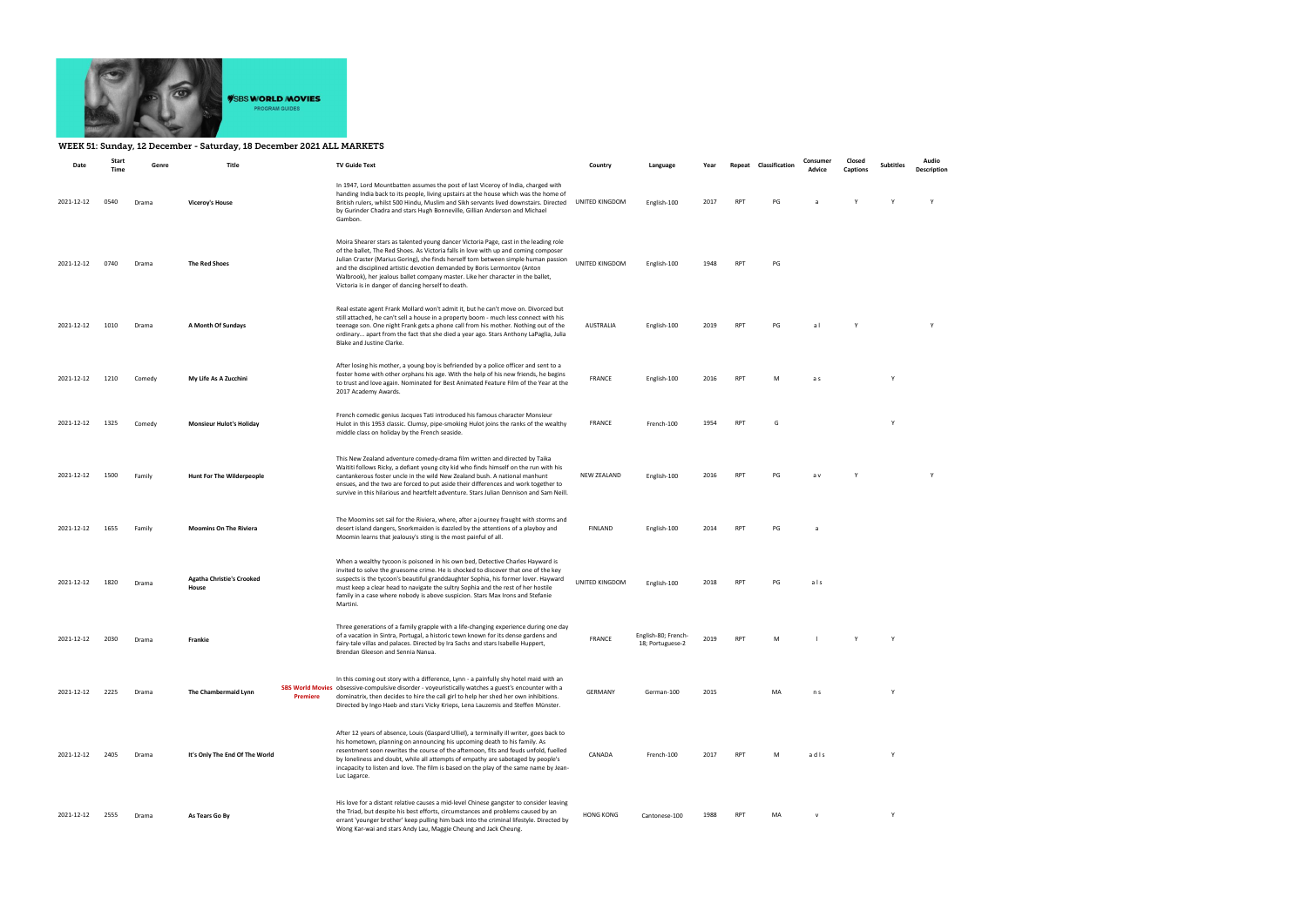| 2021-12-12 | 2745 | Drama                    | <b>My Best Friend</b>                      |                                    | Lorenzo lives a sheltered life in Argentine Patagonia with his parents and little<br>brother. When a good friend of the family dies in an accident, his son Caíto is taken<br>in by them. Although the two boys have nothing in common, they form a friendship<br>that turns into something more. Directed by Martin Deus and stars Lautaro<br>Rodriguez and Angelo Spinetta.                                                                | ARGENTINA      | Spanish-100                | 2018 | RPT        | M  | adlns |  |   |  |  |
|------------|------|--------------------------|--------------------------------------------|------------------------------------|----------------------------------------------------------------------------------------------------------------------------------------------------------------------------------------------------------------------------------------------------------------------------------------------------------------------------------------------------------------------------------------------------------------------------------------------|----------------|----------------------------|------|------------|----|-------|--|---|--|--|
| 2021-12-13 | 0525 | Comedy                   | <b>Monsieur Hulot's Holiday</b>            |                                    | French comedic genius Jacques Tati introduced his famous character Monsieur<br>Hulot in this 1953 classic. Clumsy, pipe-smoking Hulot joins the ranks of the wealthy<br>middle class on holiday by the French seaside.                                                                                                                                                                                                                       | FRANCE         | French-100                 | 1954 | RPT        | G  |       |  |   |  |  |
| 2021-12-13 | 0700 | Family                   | <b>Moomins On The Riviera</b>              |                                    | The Moomins set sail for the Riviera, where, after a journey fraught with storms and<br>desert island dangers, Snorkmaiden is dazzled by the attentions of a playboy and<br>Moomin learns that jealousy's sting is the most painful of all.                                                                                                                                                                                                  | <b>FINLAND</b> | English-100                | 2014 | RPT        | PG |       |  |   |  |  |
| 2021-12-13 | 0825 | Drama                    | <b>Agatha Christie's Crooked</b><br>House  |                                    | When a wealthy tycoon is poisoned in his own bed, Detective Charles Hayward is<br>invited to solve the gruesome crime. He is shocked to discover that one of the key<br>suspects is the tycoon's beautiful granddaughter Sophia, his former lover. Hayward<br>must keep a clear head to navigate the sultry Sophia and the rest of her hostile<br>family in a case where nobody is above suspicion. Stars Max Irons and Stefanie<br>Martini. | UNITED KINGDOM | English-100                | 2018 | RPT        | PG | als   |  |   |  |  |
| 2021-12-13 | 1035 | Drama                    | <b>Miriam Lies</b>                         |                                    | As her 15th birthday approaches, Miriam doesn't know how to explain to her family<br>that the boyfriend she met online is black. Directed by Natalia Cabra and stars Dulce DOMINICAN REPUBLIC<br>Rodríguez, Frank Perozo and Margaux Da Silva.                                                                                                                                                                                               |                | Spanish-100                | 2018 | <b>RPT</b> | M  | al    |  |   |  |  |
| 2021-12-13 | 1215 |                          | Action Adventure Goal! 2: Living The Dream |                                    | When Newcastle United soccer star Santiago Muñez is offered a spot with European<br>heavyweights Real Madrid, he accepts, but the move - accompanied by big money<br>and fame - tests his ties and loyalties to family, friends, and business acquaintances.<br>Directed by Jaume Collet-Serra and stars Kuno Becker, Stephen Dillane and Anna<br>Friel.                                                                                     | <b>USA</b>     | English-50; Spanish-<br>50 | 2008 | <b>RPT</b> | PG | Insv  |  |   |  |  |
| 2021-12-13 | 1425 | Drama                    | <b>Viceroy's House</b>                     |                                    | In 1947, Lord Mountbatten assumes the post of last Viceroy of India, charged with<br>handing India back to its people, living upstairs at the house which was the home of<br>British rulers, whilst 500 Hindu, Muslim and Sikh servants lived downstairs. Directed UNITED KINGDOM<br>by Gurinder Chadra and stars Hugh Bonneville, Gillian Anderson and Michael<br>Gambon.                                                                   |                | English-100                | 2017 | <b>RPT</b> | PG |       |  | Y |  |  |
| 2021-12-13 | 1625 | Comedy                   | My Life As A Zucchini                      |                                    | After losing his mother, a young boy is befriended by a police officer and sent to a<br>foster home with other orphans his age. With the help of his new friends, he begins<br>to trust and love again. Nominated for Best Animated Feature Film of the Year at the<br>2017 Academy Awards.                                                                                                                                                  | FRANCE         | English-100                | 2016 | <b>RPT</b> | PG | a s   |  |   |  |  |
| 2021-12-13 | 1740 | Fantasy                  | A Monster Calls                            |                                    | Overwhelmed by his mother's illness and bullies at school, a young boy begins to<br>understand human complexity through the fantastic tales of a consoling tree<br>monster. Stars Lewis MacDougall, Sigourney Weaver and Felicity Jones.                                                                                                                                                                                                     | <b>USA</b>     | English-100                | 2016 | <b>RPT</b> | PG | alv   |  |   |  |  |
| 2021-12-13 | 1945 | History                  | <b>Loving Vincent</b>                      |                                    | Loving Vincent, the world's first fully painted feature film, brings the paintings of<br>Vincent van Gogh to life to tell his remarkable story. Every frame of the film,<br>totalling around 65,000, is an oil-painting hand-painted by 125 professional oil-<br>painters who travelled from around the world to the Loving Vincent studios in<br>Poland and Greece to be a part of the production.                                          | POLAND         | English-100                | 2017 | <b>RPT</b> | M  | a s   |  |   |  |  |
| 2021-12-13 | 2130 | Mystery / Crime Gomorrah |                                            | <b>Celebrate Italian</b><br>Cinema | Based on the book by Roberto Saviano, this is an inside look at Italy's modern-day<br>crime families, told through the stories of five individuals who think they can make<br>their own compact with the Camorra. Winner of the Grand Prize at Cannes in 2008,<br>and five European Film Awards, including Best Film. Directed by Matteo Garrone and<br>stars Gianfelice Imparato, Salvatore Abruzzese and Toni Servillo.                    | <b>ITALY</b>   | Italian-100                | 2008 |            | MA | d v   |  |   |  |  |
| 2021-12-13 | 2400 | Drama                    | The Reports Of Sarah And<br>Saleem         |                                    | The affaire of a married Palestinian man and a married Israeli woman in Jerusalem<br>takes on a dangerous political dimension when they are spotted in the wrong place<br>at the wrong time, leaving them to deal with more than their broken marriages.<br>Directed by Muayad Alayan and stars Adeeb Safadi, Sivane Kretchner and Ishai<br>Golan.                                                                                           | PALESTINE      | Arabic-100                 | 2018 | RPT        | MA | -S    |  |   |  |  |
| 2021-12-13 | 2625 | Drama                    | The Chambermaid Lynn                       |                                    | In this coming out story with a difference, Lynn - a painfully shy hotel maid with an<br>obsessive-compulsive disorder - voyeuristically watches a guest's encounter with a<br>dominatrix, then decides to hire the call girl to help her shed her own inhibitions.<br>Directed by Ingo Haeb and stars Vicky Krieps, Lena Lauzemis and Steffen Münster.                                                                                      | GERMANY        | German-100                 | 2015 | <b>RPT</b> | MA | n s   |  |   |  |  |
| 2021-12-13 | 2805 |                          | Action Adventure Goal! 2: Living The Dream |                                    | When Newcastle United soccer star Santiago Muñez is offered a spot with European<br>heavyweights Real Madrid, he accepts, but the move - accompanied by big money<br>and fame - tests his ties and loyalties to family, friends, and business acquaintances.<br>Directed by Jaume Collet-Serra and stars Kuno Becker, Stephen Dillane and Anna<br>Friel.                                                                                     | <b>USA</b>     | English-50; Spanish-<br>50 | 2008 | <b>RPT</b> | PG | Insv  |  |   |  |  |
| 2021-12-14 | 0615 | Comedy                   | My Life As A Zucchini                      |                                    | After losing his mother, a young boy is befriended by a police officer and sent to a<br>foster home with other orphans his age. With the help of his new friends, he begins<br>to trust and love again. Nominated for Best Animated Feature Film of the Year at the<br>2017 Academy Awards.                                                                                                                                                  | FRANCE         | English-100                | 2016 | RPT        | PG | a s   |  |   |  |  |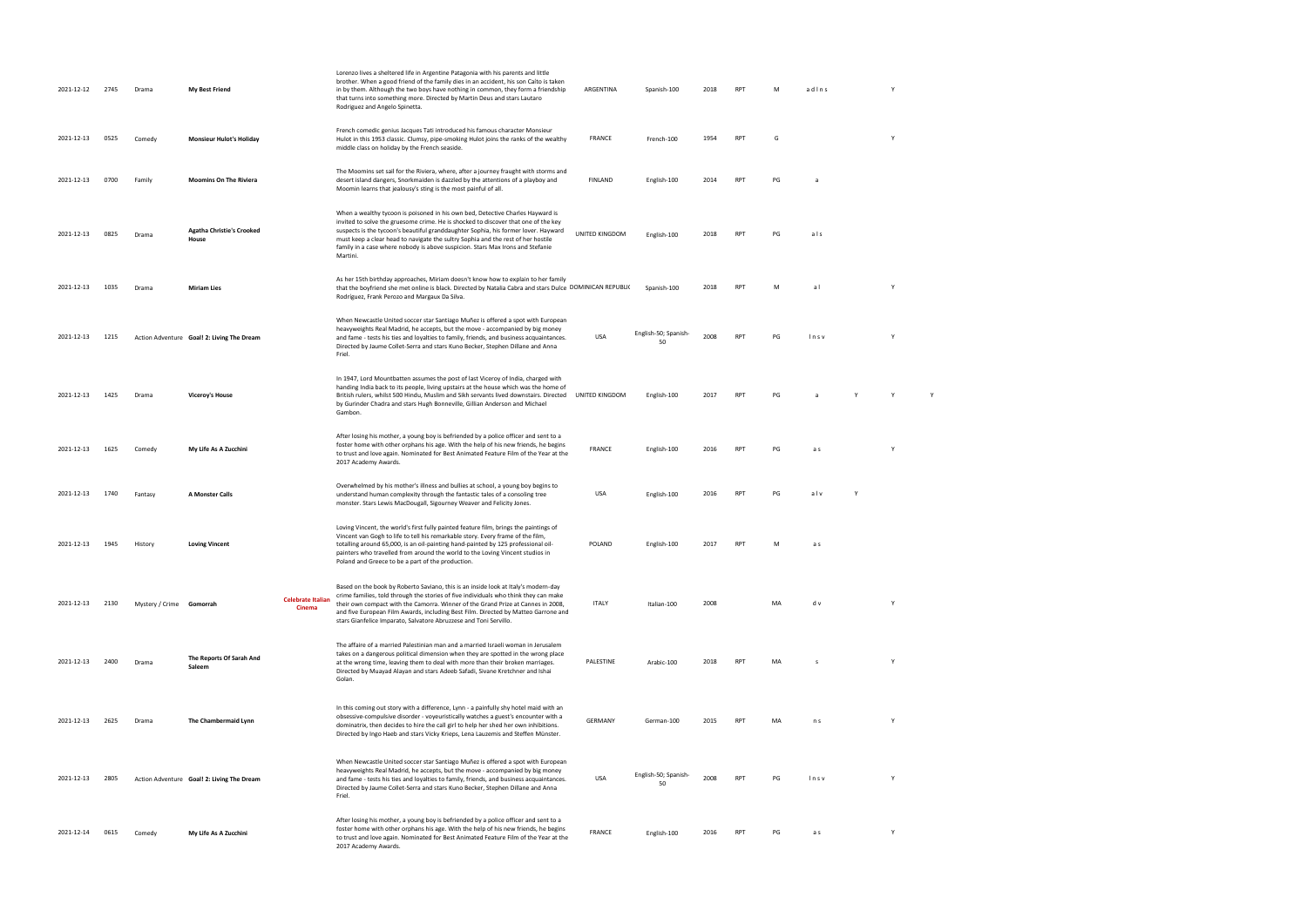| 2021-12-14 | 0730 | Fantasy                        | A Monster Calls                            |                                    | Overwhelmed by his mother's illness and bullies at school, a young boy begins to<br>understand human complexity through the fantastic tales of a consoling tree<br>monster. Stars Lewis MacDougall, Sigourney Weaver and Felicity Jones.                                                                                                                                                                                                     | <b>USA</b>     | English-100                | 2016 | <b>RPT</b>      | PG | alv  |   |   |
|------------|------|--------------------------------|--------------------------------------------|------------------------------------|----------------------------------------------------------------------------------------------------------------------------------------------------------------------------------------------------------------------------------------------------------------------------------------------------------------------------------------------------------------------------------------------------------------------------------------------|----------------|----------------------------|------|-----------------|----|------|---|---|
| 2021-12-14 | 0930 | Comedy                         | <b>Monsieur Hulot's Holiday</b>            |                                    | French comedic genius Jacques Tati introduced his famous character Monsieur<br>Hulot in this 1953 classic. Clumsy, pipe-smoking Hulot joins the ranks of the wealthy<br>middle class on holiday by the French seaside.                                                                                                                                                                                                                       | FRANCE         | French-100                 | 1954 | <b>RPT</b>      | G  |      |   | Y |
| 2021-12-14 | 1105 | Comedy                         | Kokowaah                                   |                                    | Til Schweiger stars as Henry, an unhappy writer who gets a second chance with the<br>love of his life. Just as things begin to take off, a young girl turns up on his doorstep -<br>the child of a forgotten one-night-stand. Also stars Meret Becker and Emma<br>Schweiger.                                                                                                                                                                 | GERMANY        | German-100                 | 2011 | <b>RPT</b>      | M  | l s  |   | Y |
| 2021-12-14 | 1325 | Drama                          | <b>Agatha Christie's Crooked</b><br>House  |                                    | When a wealthy tycoon is poisoned in his own bed, Detective Charles Hayward is<br>invited to solve the gruesome crime. He is shocked to discover that one of the key<br>suspects is the tycoon's beautiful granddaughter Sophia, his former lover. Hayward<br>must keep a clear head to navigate the sultry Sophia and the rest of her hostile<br>family in a case where nobody is above suspicion. Stars Max Irons and Stefanie<br>Martini. | UNITED KINGDOM | English-100                | 2018 | RPT             | PG | als  |   |   |
| 2021-12-14 | 1535 |                                | Action Adventure The Thief Of Bagdad       |                                    | After being tricked and cast out of Bagdad by the evil Grand Vizier, King Ahmad joins<br>forces with a thief named Abu to reclaim his throne, the city, and the Princess he<br>loves. Stars Conrad Veidt, John Justin, Sabu and June Duprez.                                                                                                                                                                                                 | UNITED KINGDOM | English-100                | 1940 | RPT             | PG |      |   |   |
| 2021-12-14 | 1735 | Biography                      | Loving                                     |                                    | The story of Richard and Mildred Loving, a mixed-race couple whose arrest for<br>interracial marriage in the state of Virginia in 1958 began a legal battle that would<br>eventually end up in the Supreme Court of the United States. Directed by Jeff<br>Nichols and stars Ruth Negga, Joel Edgerton and Will Dalton.                                                                                                                      | UNITED KINGDOM | English-100                | 2016 | <b>RPT</b>      | PG | a    |   |   |
| 2021-12-14 | 1950 | Romance                        | The Face Of Love                           |                                    | A lonely widow begins a romance with a college art teacher who looks just like her<br>late husband but does not tell him of the resemblance. Directed by Arie Posin and<br>stars Annette Bening, Ed Harris and Robin Williams.                                                                                                                                                                                                               | USA            | English-100                | 2013 | RPT             | M  | a    |   |   |
| 2021-12-14 | 2130 | Comedy                         | <b>Like Crazy</b>                          | <b>Celebrate Italian</b><br>Cinema | It's two flew over the cuckoo's nest Italian-style as two women escape from a<br>psychiatric facility, steal a car, and go on an adventure around Tuscany that will<br>forever change their lives. Directed by Paolo Virzì and stars Valeria Bruni Tedeschi<br>and Micaela Ramazzotti.                                                                                                                                                       | <b>ITALY</b>   | Italian-100                | 2016 |                 | MA | a    |   | Y |
| 2021-12-14 | 2340 | Drama                          | <b>Miriam Lies</b>                         |                                    | As her 15th birthday approaches, Miriam doesn't know how to explain to her family<br>that the boyfriend she met online is black. Directed by Natalia Cabra and stars Dulce DOMINICAN REPUBLIC<br>Rodríguez, Frank Perozo and Margaux Da Silva.                                                                                                                                                                                               |                | Spanish-100                | 2018 | <b>RPT</b>      | M  | al   |   | Y |
| 2021-12-14 | 2520 | Mystery / Crime Gomorrah       |                                            |                                    | Based on the book by Roberto Saviano, this is an inside look at Italy's modern-day<br>crime families, told through the stories of five individuals who think they can make<br>their own compact with the Camorra. Winner of the Grand Prize at Cannes in 2008,<br>and five European Film Awards, including Best Film. Directed by Matteo Garrone and<br>stars Gianfelice Imparato, Salvatore Abruzzese and Toni Servillo.                    | <b>ITALY</b>   | Italian-100                | 2008 | <b>RPT</b>      | MA | d v  |   | Y |
| 2021-12-14 | 2750 | Thriller                       | <b>Anthony Zimmer</b>                      |                                    | Interpol and the Russian mafia are chasing Anthony Zimmer, a criminal genius<br>responsible for money laundering in France. Zimmer has had extensive plastic<br>surgery, and the only way to trace him is through his girlfriend Chiara. When<br>Francois, an ordinary man, speaks to Chiara on the train, he is mistaken for Zimmer,<br>and thus becomes a target for the mob. Stars Yvan Attal, Sophie Marceau and Sami<br>Frey.           | <b>FRANCE</b>  | English-50; French-50      | 2005 | RP <sup>-</sup> |    | a v  |   | Y |
| 2021-12-15 | 0530 | Biography                      | Loving                                     |                                    | The story of Richard and Mildred Loving, a mixed-race couple whose arrest for<br>interracial marriage in the state of Virginia in 1958 began a legal battle that would<br>eventually end up in the Supreme Court of the United States. Directed by Jeff<br>Nichols and stars Ruth Negga, Joel Edgerton and Will Dalton.                                                                                                                      | UNITED KINGDOM | English-100                | 2016 | <b>RPT</b>      | PG | a    |   |   |
| 2021-12-15 | 0745 |                                | Action Adventure Goal! 2: Living The Dream |                                    | When Newcastle United soccer star Santiago Muñez is offered a spot with European<br>heavyweights Real Madrid, he accepts, but the move - accompanied by big money<br>and fame - tests his ties and loyalties to family, friends, and business acquaintances.<br>Directed by Jaume Collet-Serra and stars Kuno Becker, Stephen Dillane and Anna<br>Friel.                                                                                     | <b>USA</b>     | English-50; Spanish-<br>50 | 2008 | <b>RPT</b>      | PG | Insv |   |   |
| 2021-12-15 | 0955 |                                | Action Adventure The Thief Of Bagdad       |                                    | After being tricked and cast out of Bagdad by the evil Grand Vizier, King Ahmad joins<br>forces with a thief named Abu to reclaim his throne, the city, and the Princess he<br>loves. Stars Conrad Veidt, John Justin, Sabu and June Duprez.                                                                                                                                                                                                 | UNITED KINGDOM | English-100                | 1940 | <b>RPT</b>      | PG |      |   |   |
| 2021-12-15 | 1155 | Romantic Comedy Beautiful Lies |                                            |                                    | This delightful French comedy stars Audrey Tautou as the well-meaning Emilie, a<br>hairdresser who begins to use the anonymous love letters she receives from a co-<br>worker to reignite her mother's joie de vivre. Directed by Pierre Salvadori and also<br>stars Nathalie Baye and Sami Bouajila.                                                                                                                                        | <b>FRANCE</b>  | French-100                 | 2011 | <b>RPT</b>      | M  |      |   | Υ |
| 2021-12-15 | 1355 | Fantasy                        | <b>A Monster Calls</b>                     |                                    | Overwhelmed by his mother's illness and bullies at school, a young boy begins to<br>understand human complexity through the fantastic tales of a consoling tree<br>monster. Stars Lewis MacDougall, Sigourney Weaver and Felicity Jones.                                                                                                                                                                                                     | USA            | English-100                | 2016 | <b>RPT</b>      | PG | alv  | Υ |   |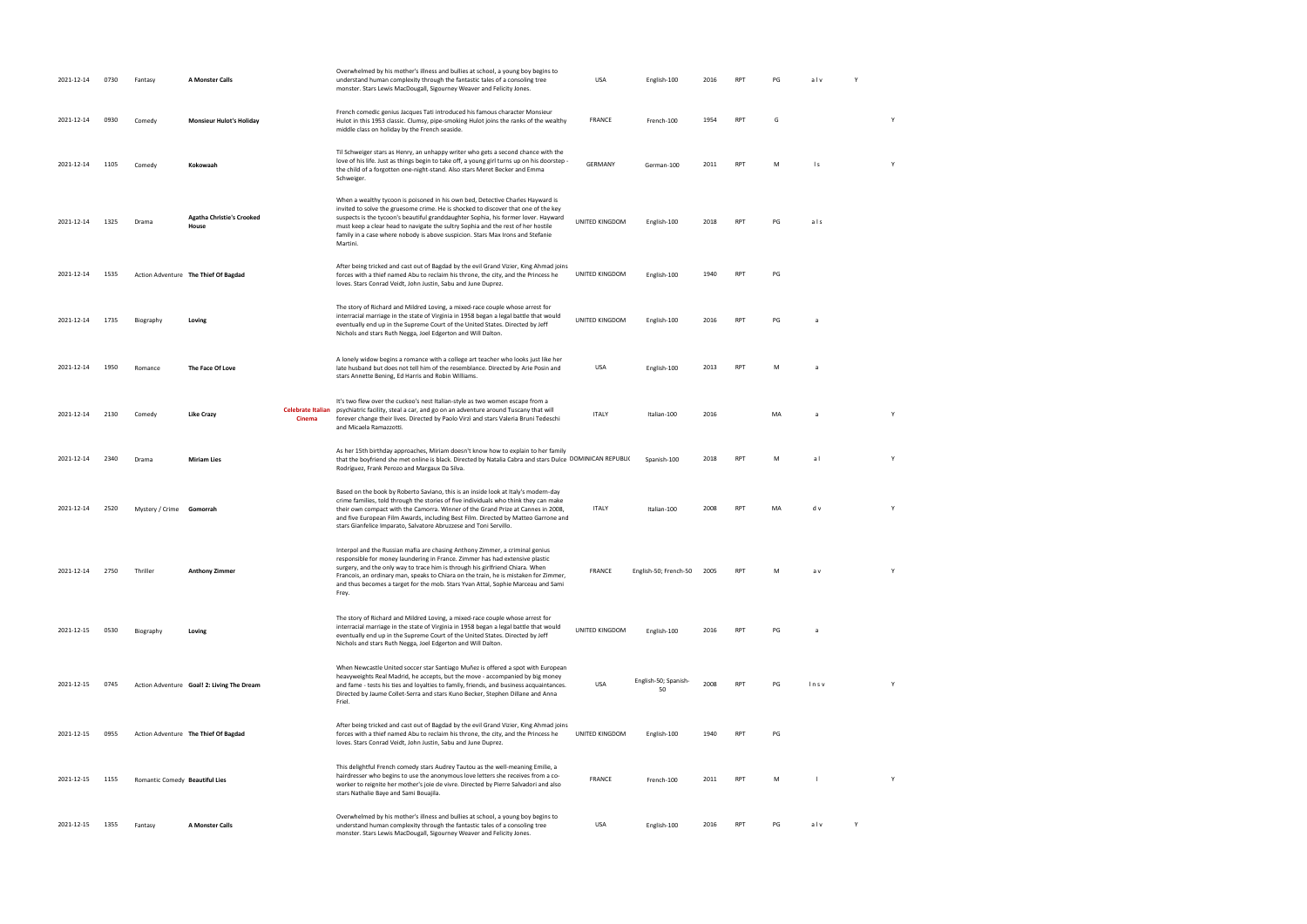| 2021-12-15 | 1555 | Animation              | <b>Robinson Crusoe</b>               |        | After a violent storm, Robinson Crusoe is stranded on an island inhabited by an<br>outgoing parrot and his quirky animal friends. As the animals get to know their<br>peculiar new guest, they find him to be a useful ally when two conniving cats try to<br>seize control of their exotic paradise.                                                                                                                                                 | BELGIUM        | English-100 | 2016 | RPT        | PG |              |   |   |  |  |
|------------|------|------------------------|--------------------------------------|--------|-------------------------------------------------------------------------------------------------------------------------------------------------------------------------------------------------------------------------------------------------------------------------------------------------------------------------------------------------------------------------------------------------------------------------------------------------------|----------------|-------------|------|------------|----|--------------|---|---|--|--|
| 2021-12-15 | 1735 | Comedy                 | <b>Chalet Girl</b>                   |        | Pretty tomboy Kim (Felicity Jones) used to be a champion skateboarder, but now she<br>flips burgers for a living. Opportunity comes knocking when she flukes a winter-long<br>catering job at a plush ski chalet in the Alps. At first, Kim is baffled by this strange<br>new world but then she discovers snowboarding, and her natural talent soon sees<br>her training for the end-of-season competition, with a chance to win big prize<br>money. | <b>AUSTRIA</b> | English-100 | 2011 | <b>RPT</b> | PG | l s          |   | Y |  |  |
| 2021-12-15 | 1930 | Drama                  | Mississippi Grind                    |        | Down on his luck and facing financial hardship, Gerry (Ben Mendelsohn) teams up<br>with younger charismatic poker player, Curtis (Ryan Reynolds), in an attempt to<br>change his luck. The two set off on a road trip through the South with visions of<br>winning back what's been lost.                                                                                                                                                             | USA            | English-100 | 2015 | <b>RPT</b> | M  | alv          |   | Y |  |  |
| 2021-12-15 | 2130 | Mystery / Crime Dogman |                                      | Cinema | Marcello, a small and gentle dog groomer, finds himself involved in a dangerous<br>Celebrate Italian relationship of intimidation with Simoncino, a former violent boxer who bullies the<br>entire neighbourhood. In an effort to reaffirm his dignity, Marcello plots an<br>unexpected act of revenge. Stars Marcello Fonte and Edoardo Pesce.                                                                                                       | <b>ITALY</b>   | Italian-100 | 2018 | <b>RPT</b> | MA |              | Y |   |  |  |
| 2021-12-15 | 2325 | Comedy                 | Kokowaah                             |        | Til Schweiger stars as Henry, an unhappy writer who gets a second chance with the<br>love of his life. Just as things begin to take off, a young girl turns up on his doorstep -<br>the child of a forgotten one-night-stand. Also stars Meret Becker and Emma<br>Schweiger.                                                                                                                                                                          | GERMANY        | German-100  | 2011 | <b>RPT</b> | M  | $\mathsf{I}$ | Y |   |  |  |
| 2021-12-15 | 2545 | Comedy                 | <b>Like Crazy</b>                    |        | It's two flew over the cuckoo's nest Italian-style as two women escape from a<br>psychiatric facility, steal a car, and go on an adventure around Tuscany that will<br>forever change their lives. Directed by Paolo Virzì and stars Valeria Bruni Tedeschi<br>and Micaela Ramazzotti.                                                                                                                                                                | <b>ITALY</b>   | Italian-100 | 2016 | <b>RPT</b> | MA | a            | Y |   |  |  |
| 2021-12-15 | 2755 | Animation              | <b>Checkered Ninja</b>               |        | When young Aske gets a ninja doll dressed in check clothing from his Uncle Stewart<br>after a trip to Thailand, he finds out that the doll is alive and can help him with<br>problems at school. Aske wants to return the favour, but he soon learns that the<br>'checkered ninja' is possessed and on a mission to avenge the murder of a child<br>factory worker in Thailand.                                                                       | DENMARK        | English-100 | 2018 | <b>RPT</b> | M  | adsv         |   |   |  |  |
| 2021-12-16 | 0525 |                        | Action Adventure The Thief Of Bagdad |        | After being tricked and cast out of Bagdad by the evil Grand Vizier, King Ahmad joins<br>forces with a thief named Abu to reclaim his throne, the city, and the Princess he<br>loves. Stars Conrad Veidt, John Justin, Sabu and June Duprez.                                                                                                                                                                                                          | UNITED KINGDOM | English-100 | 1940 | <b>RPT</b> | PG |              |   |   |  |  |
| 2021-12-16 | 0725 | Animation              | <b>Robinson Crusoe</b>               |        | After a violent storm, Robinson Crusoe is stranded on an island inhabited by an<br>outgoing parrot and his quirky animal friends. As the animals get to know their<br>peculiar new guest, they find him to be a useful ally when two conniving cats try to<br>seize control of their exotic paradise.                                                                                                                                                 | BELGIUM        | English-100 | 2016 | RPT        | PG |              |   |   |  |  |
| 2021-12-16 | 0905 | Family                 | Hawaa Hawaai                         |        | Arjun, a poor boy working at a tea stall, dreams of becoming a skating champion. His<br>opportunity arrives when Aniket, a skating coach, decides to train him. Directed by<br>Amole Gupte and stars Partho Gupte and Neha Joshi.                                                                                                                                                                                                                     | INDIA          | Hindi-100   | 2014 | RPT        | PG | a            | Y |   |  |  |
| 2021-12-16 | 1120 | Comedy                 | <b>Chalet Girl</b>                   |        | Pretty tomboy Kim (Felicity Jones) used to be a champion skateboarder, but now she<br>flips burgers for a living. Opportunity comes knocking when she flukes a winter-long<br>catering job at a plush ski chalet in the Alps. At first, Kim is baffled by this strange<br>new world but then she discovers snowboarding, and her natural talent soon sees<br>her training for the end-of-season competition, with a chance to win big prize<br>money. | AUSTRIA        | English-100 | 2011 | RPT        | PG | $\mathsf{I}$ |   | Y |  |  |
| 2021-12-16 | 1315 | Biography              | Loving                               |        | The story of Richard and Mildred Loving, a mixed-race couple whose arrest for<br>interracial marriage in the state of Virginia in 1958 began a legal battle that would<br>eventually end up in the Supreme Court of the United States. Directed by Jeff<br>Nichols and stars Ruth Negga, Joel Edgerton and Will Dalton.                                                                                                                               | UNITED KINGDOM | English-100 | 2016 | RPT        | PG | a            |   |   |  |  |
| 2021-12-16 | 1530 | Action Adventure Heidi |                                      |        | Orphaned at age five, curly-haired Heidi is sent to live with her gruff recluse of a<br>grandfather in the Swiss Alps. However, she soon thaws his frozen heart. Winner of<br>the Best Children's Film at the 2016 Bavarian Film Awards. Stars Anuk Steffen, Anna<br>Schinz and Bruno Ganz.                                                                                                                                                           | GERMANY        | German-100  | 2015 | RPT        | PG |              | Y |   |  |  |
| 2021-12-16 | 1735 | Drama                  | Frantz                               |        | In the aftermath of WWI, a young German woman travels to the grave of her fiancé<br>in France, where she finds a mysterious Frenchman who has come to pay his<br>respects. Nominated for 11 César Awards in 2017, including Best Film and Best<br>Director. Directed by François Ozon and stars Pierre Niney and Paula Beer.                                                                                                                          | <b>FRANCE</b>  | German-100  | 2016 | RPT        | PG | a v          | Y |   |  |  |
| 2021-12-16 | 1940 | Drama                  | Hyde Park On Hudson                  |        | The story of the love affair between President Franklin D. Roosevelt and his distant<br>cousin Margaret 'Daisy' Suckley, centred around the weekend in 1939 when the<br>reigning British king and queen visited upstate New York. Directed by Roger Michell<br>and stars Bill Murray, Laura Linney and Olivia Williams.                                                                                                                               | UNITED KINGDOM | English-100 | 2012 | RPT        | M  |              |   |   |  |  |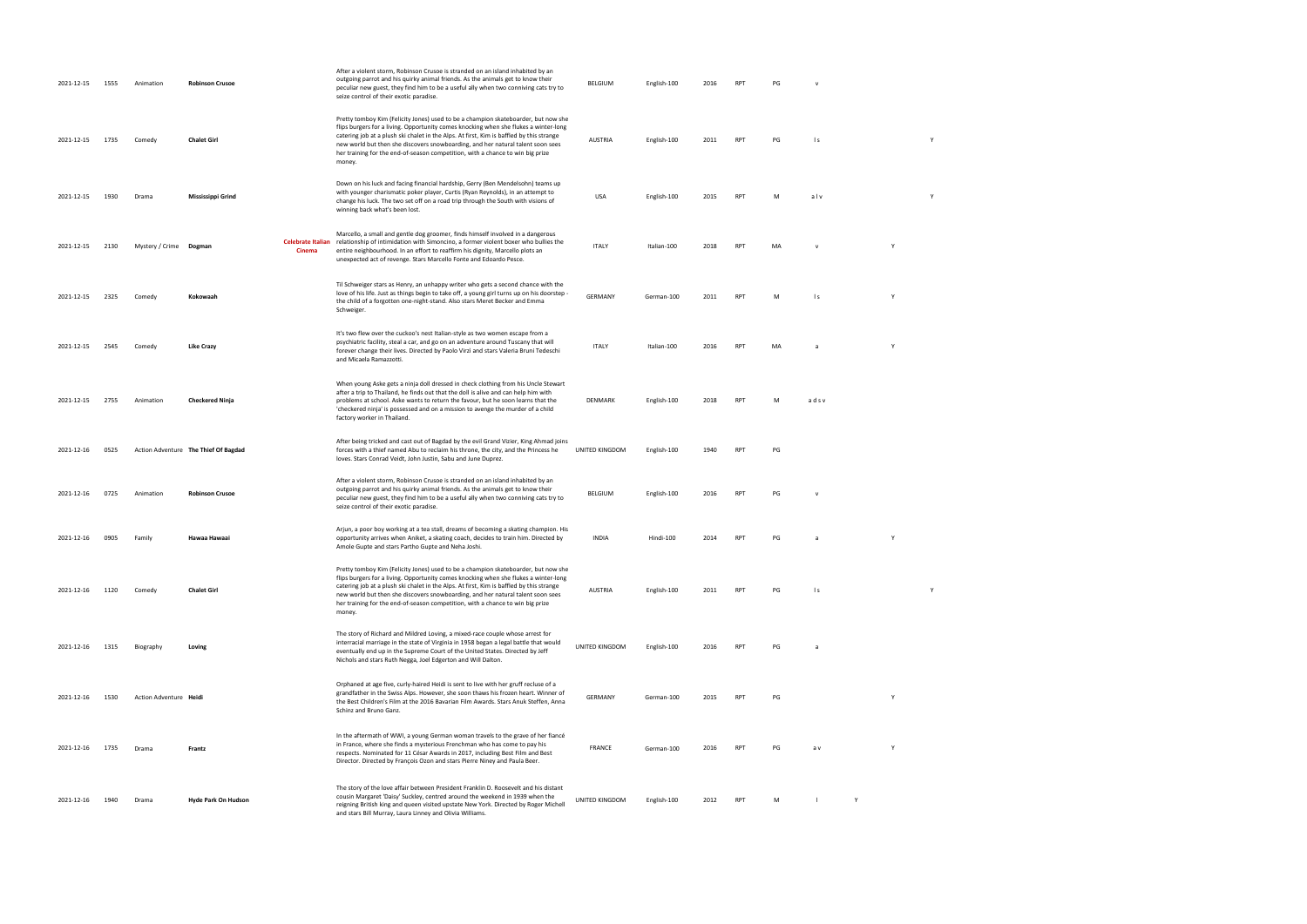| 2021-12-16 | 2130 | Biography                      | <b>The Traitor</b>         | <b>Celebrate Italian</b><br>Cinema   | The real life of Tommaso Buscetta, a famous mafioso, who decides to turn against<br>his mafia bosses and become an informant in Sicily in the 1980s. Though he helps<br>convict more than 400 criminals, Buscetta loses several family members in the<br>process. Nominated for the Palme d'Or at Cannes in 2019. Directed by Marco<br>Bellocchio and stars Pierfrancesco Favino and Maria Fernanda Cândido.                                          | <b>FRANCE</b> | Italian-100               | 2019 |                 | MA | S V          |   | Y            |  |  |
|------------|------|--------------------------------|----------------------------|--------------------------------------|-------------------------------------------------------------------------------------------------------------------------------------------------------------------------------------------------------------------------------------------------------------------------------------------------------------------------------------------------------------------------------------------------------------------------------------------------------|---------------|---------------------------|------|-----------------|----|--------------|---|--------------|--|--|
| 2021-12-16 | 2415 | Thriller                       | <b>Anthony Zimmer</b>      |                                      | Interpol and the Russian mafia are chasing Anthony Zimmer, a criminal genius<br>responsible for money laundering in France. Zimmer has had extensive plastic<br>surgery, and the only way to trace him is through his girlfriend Chiara. When<br>Francois, an ordinary man, speaks to Chiara on the train, he is mistaken for Zimmer,<br>and thus becomes a target for the mob. Stars Yvan Attal, Sophie Marceau and Sami<br>Frey.                    | <b>FRANCE</b> | English-50; French-50     | 2005 | <b>RPT</b>      | M  | a v          |   | Y            |  |  |
| 2021-12-16 | 2550 | Mystery / Crime Dogman         |                            |                                      | Marcello, a small and gentle dog groomer, finds himself involved in a dangerous<br>relationship of intimidation with Simoncino, a former violent boxer who bullies the<br>entire neighbourhood. In an effort to reaffirm his dignity, Marcello plots an<br>unexpected act of revenge. Stars Marcello Fonte and Edoardo Pesce.                                                                                                                         | <b>ITALY</b>  | Italian-100               | 2018 | RPT             | MA |              |   | Y            |  |  |
| 2021-12-16 | 2745 | Romantic Comedy Beautiful Lies |                            |                                      | This delightful French comedy stars Audrey Tautou as the well-meaning Emilie, a<br>hairdresser who begins to use the anonymous love letters she receives from a co-<br>worker to reignite her mother's joie de vivre. Directed by Pierre Salvadori and also<br>stars Nathalie Baye and Sami Bouajila.                                                                                                                                                 | <b>FRANCE</b> | French-100                | 2011 | <b>RPT</b>      | M  |              |   | Y            |  |  |
| 2021-12-17 | 0545 | Comedy                         | <b>Chalet Girl</b>         |                                      | Pretty tomboy Kim (Felicity Jones) used to be a champion skateboarder, but now she<br>flips burgers for a living. Opportunity comes knocking when she flukes a winter-long<br>catering job at a plush ski chalet in the Alps. At first, Kim is baffled by this strange<br>new world but then she discovers snowboarding, and her natural talent soon sees<br>her training for the end-of-season competition, with a chance to win big prize<br>money. | AUSTRIA       | English-100               | 2011 | <b>RPT</b>      | PG | l s          |   | Y            |  |  |
| 2021-12-17 | 0740 | Drama                          | Frantz                     |                                      | In the aftermath of World War I, a young German woman travels to the grave of her<br>fiancé in France, where she finds a mysterious Frenchman who has come to pay his<br>respects. Nominated for 11 César Awards in 2017, including Best Film and Best<br>Director. Directed by François Ozon and stars Pierre Niney and Paula Beer.                                                                                                                  | <b>FRANCE</b> | German-100                | 2016 | <b>RPT</b>      | PG | a v          |   | <sup>V</sup> |  |  |
| 2021-12-17 | 0945 | Family                         | The Illusionist            |                                      | A French illusionist finds himself out of work and travels to Scotland, where he<br>meets a young woman. Their ensuing adventure changes both their lives forever.<br>Directed by Sylvain Chomet and stars Jean-Claude Donda, Eilidh Rankin and Duncan<br>MacNeil. Nominated for an Academy Award for Best Animated Feature Film in 2011.                                                                                                             | FRANCE        | English-100               | 2010 | RPT             | PG |              |   |              |  |  |
| 2021-12-17 | 1115 | Action Adventure Heidi         |                            |                                      | Orphaned at age five, curly-haired Heidi is sent to live with her gruff recluse of a<br>grandfather in the Swiss Alps. However, she soon thaws his frozen heart. Winner of<br>the Best Children's Film at the 2016 Bavarian Film Awards. Stars Anuk Steffen, Anna<br>Schinz and Bruno Ganz.                                                                                                                                                           | GERMANY       | German-100                | 2015 | RPT             | PG |              |   | Y            |  |  |
| 2021-12-17 | 1320 | Animation                      | <b>Robinson Crusoe</b>     |                                      | After a violent storm, Robinson Crusoe is stranded on an island inhabited by an<br>outgoing parrot and his quirky animal friends. As the animals get to know their<br>peculiar new guest, they find him to be a useful ally when two conniving cats try to<br>seize control of their exotic paradise.                                                                                                                                                 | BELGIUM       | English-100               | 2016 | RPT             | PG |              |   |              |  |  |
| 2021-12-17 | 1500 | Family                         | Hawaa Hawaai               |                                      | Arjun, a poor boy working at a tea stall, dreams of becoming a skating champion. His<br>opportunity arrives when Aniket, a skating coach, decides to train him. Directed by<br>Amole Gupte and stars Partho Gupte and Neha Joshi.                                                                                                                                                                                                                     | <b>INDIA</b>  | Hindi-100                 | 2014 | RP <sup>-</sup> | PG |              |   |              |  |  |
| 2021-12-17 | 1715 | Family                         | Kirikou And The Sorceress  |                                      | Little Kirikou is born into an African village upon which a sorceress called Karaba has<br>cast a terrible spell - the spring has dried up, the villagers are being blackmailed and<br>the men of the village have mysteriously disappeared. Wanting to rid the village of<br>Karaba's curse, Kirikou goes on an adventure to reveal her secrets.                                                                                                     | <b>FRANCE</b> | English-100               | 1998 | RPT             | G  |              |   |              |  |  |
| 2021-12-17 | 1840 | Musical                        | <b>Walking On Sunshine</b> |                                      | Set to the music of popular hit songs from the 1980s. A beautiful coastal village,<br>present day Italy. After a whirlwind romance, Maddie is preparing to marry<br>gorgeous Italian Raf, and has invited her sister Taylor to the wedding. Unbeknownst<br>to Maddie, however, Raf is Taylor's ex-holiday flame, and the love of her life. Stars<br>Greg Wise, Annabel Scholey and Giulio Berruti.                                                    | ENGLAND       | English-100               | 2014 | <b>RPT</b>      | PG | a            |   |              |  |  |
| 2021-12-17 | 2030 | Thriller                       | The Old Man And The Gun    | <b>Summer of</b><br><b>Discovery</b> | Based on the true story of career criminal Forrest Tucker and his audacious escape<br>from San Quentin at the age of 70. Following his escape, Tucker embarked on a<br>string of bank robberies that confounded the authorities and enchanted the public.<br>Stars Robert Redford and Sissy Spacek.                                                                                                                                                   | USA           | English-100               | 2018 |                 | M  |              |   |              |  |  |
| 2021-12-17 | 2215 | Classic                        | Phoenix                    |                                      | June, 1945. Auschwitz survivor Nelly Lenz - badly injured and with her face<br>disfigured - returns to her hometown of Berlin. Having recovered from facial<br>surgery, Nelly tracks down her husband, Johnny, who fails to recognise her. Hoping<br>to secure her family's inheritance, Johnny suggests to Nelly that she impersonates<br>his late wife - without realising it is Nelly herself. Stars Nina Hoss and Ronald<br>Zehrfeld.             | GERMANY       | English-50; German-<br>50 | 2014 | <b>RPT</b>      | M  | <sub>a</sub> | Y | Y            |  |  |

 $\mathbf{h}$